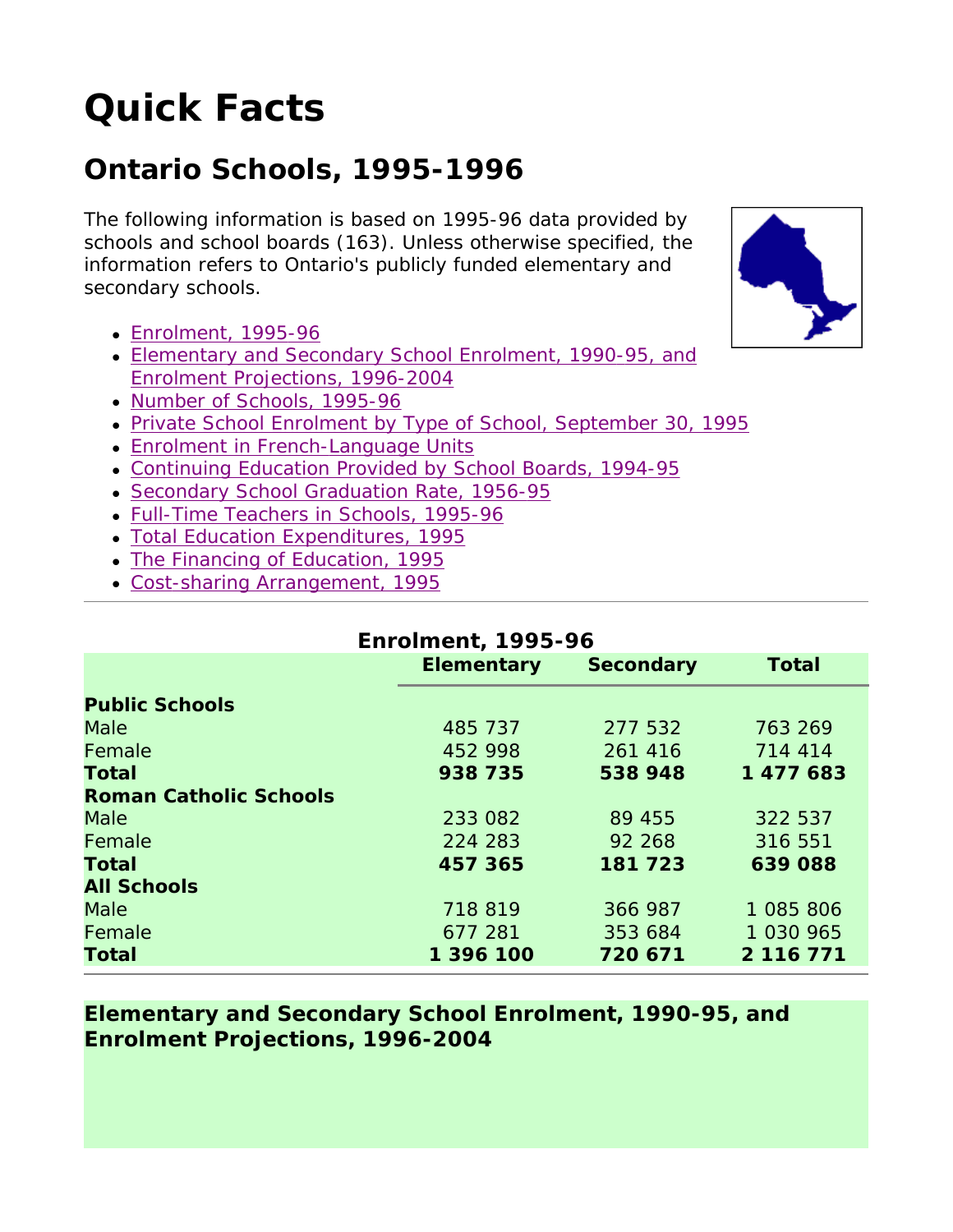

#### **Number of Schools, 1995-96**

|                        | <b>Elementary</b> | <b>Secondary</b> | Total    |
|------------------------|-------------------|------------------|----------|
| Public schools         | 2 9 2 0           | <b>603</b>       | $3.527*$ |
| Roman Catholic schools | 1 430             | 212              | 1 642    |
| <b>Total</b>           | 4 3 5 0           | 815              | $5169 *$ |

\* Includes four schools managed by the Ministry of Education and Training, which operate at both the elementary and the secondary levels and which are therefore not shown in eitherthe elementary or the secondary totals.

#### **Private School Enrolment by Type of School, September 30, 1995 Enrolment**

| <b>Type of School</b> | <b>Number of Schools</b> | <b>Male</b> | Female  | Total   |
|-----------------------|--------------------------|-------------|---------|---------|
| Elementary            | 305                      | 18 3 9 6    | 16 996  | 35 394  |
| Secondary             | 57                       | 5 0 7 3     | 4 3 9 6 | 9 4 6 9 |
| <b>Elementary and</b> | 160                      | 16 573      | 15 890  | 32 463  |
| Secondary             |                          |             |         |         |
| <b>Ungraded</b>       | 38                       | 1 652       | 1 362   | 3 0 1 4 |
| <b>Total</b>          | 560                      | 41 694      | 38 646  | 80 340  |

| <b>Enrolment in French-Language Units</b> |         |         |         |         |  |
|-------------------------------------------|---------|---------|---------|---------|--|
|                                           | 1980-81 | 1993-94 | 1994-95 | 1995-96 |  |
| Elementary                                | 67 298  | 69 195  | 69 385  | 69 340  |  |
| <b>Secondary</b>                          | 28 959  | 27 801  | 28 510  | 28 3 16 |  |
| <b>Total</b>                              | 96 257  | 96 996  | 97895   | 97 656  |  |

**Continuing Education Provided by School Boards, 1994-95\* Enrolment**

**Type of Course English French Total**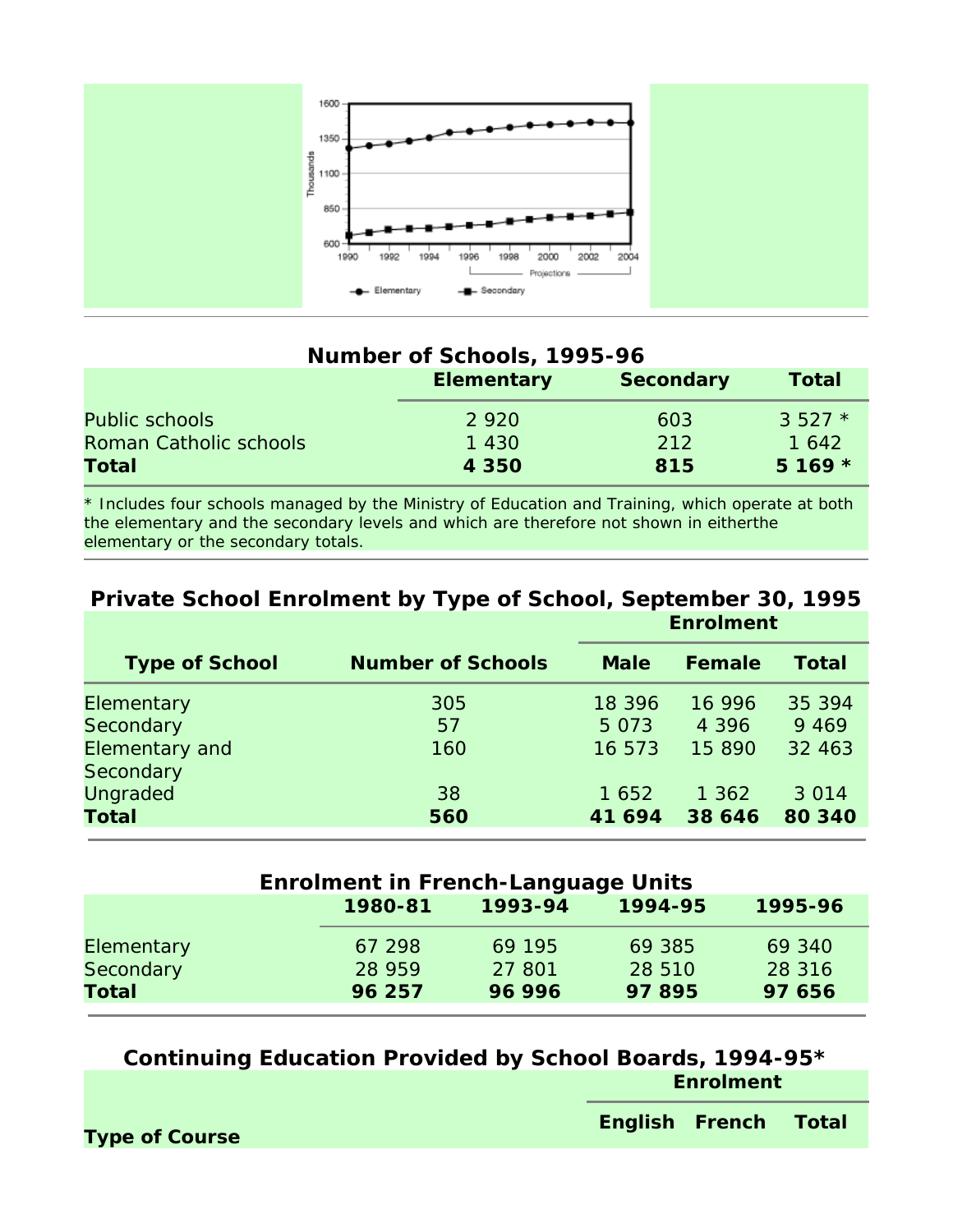| Secondary school credit courses                     | 251 877               |         | 3 193 255 070 |
|-----------------------------------------------------|-----------------------|---------|---------------|
| Non-classroom correspondence courses or self-study  | 48 743                | 2 7 2 9 | 51 472        |
| Adult basic literacy and numeracy                   | 33 894                | 291     | 34 185        |
| English or French as a second language              | 189 145               |         | 1 513 190 658 |
| Native as a second language                         | 465                   |         | 465           |
| Citizenship and official national languages classes | 18 2 2 9              |         | 18 2 2 9      |
| Non-credit courses                                  | 382 225               |         | 1 415 383 640 |
| <b>Total</b>                                        | 924 578 9 141 933 719 |         |               |

\*Enrolment in courses offered in 1994-95, generally in the evening, and during the summer of 1995.

#### **Secondary School Graduation Rate, 1956-95**



\* Includes graduates from private schools.

\*\* The 1994-95 figure is not strictly comparable with the figures in previous years due to a change in the definition of population and the methodology for estimating population totals.

| <b>Full-Time Teachers in Schools, 1995-96</b> |                             |              |         |  |
|-----------------------------------------------|-----------------------------|--------------|---------|--|
|                                               | <b>Elementary Secondary</b> | <b>Total</b> |         |  |
| <b>Number of Teachers</b>                     |                             |              |         |  |
| <b>Public School Boards</b>                   |                             |              |         |  |
| Male                                          | 13 042                      | 19 160       | 32 202  |  |
| Female                                        | 36 502                      | 14 955       | 51 457  |  |
| <b>Roman Catholic School Boards</b>           |                             |              |         |  |
| Male                                          | 5 0 1 3                     | 5 7 9 5      | 10 808  |  |
| Female                                        | 18 173                      | 5 205        | 23 378  |  |
| <b>Positions Held</b>                         |                             |              |         |  |
| Principals and vice-principals                | 5 8 7 5                     | 1896         | 7 7 7 1 |  |
| Percentage female                             | 43.2%                       | 31.2%        | 40.3%   |  |
| Department heads                              |                             | 10 048       | 10 048  |  |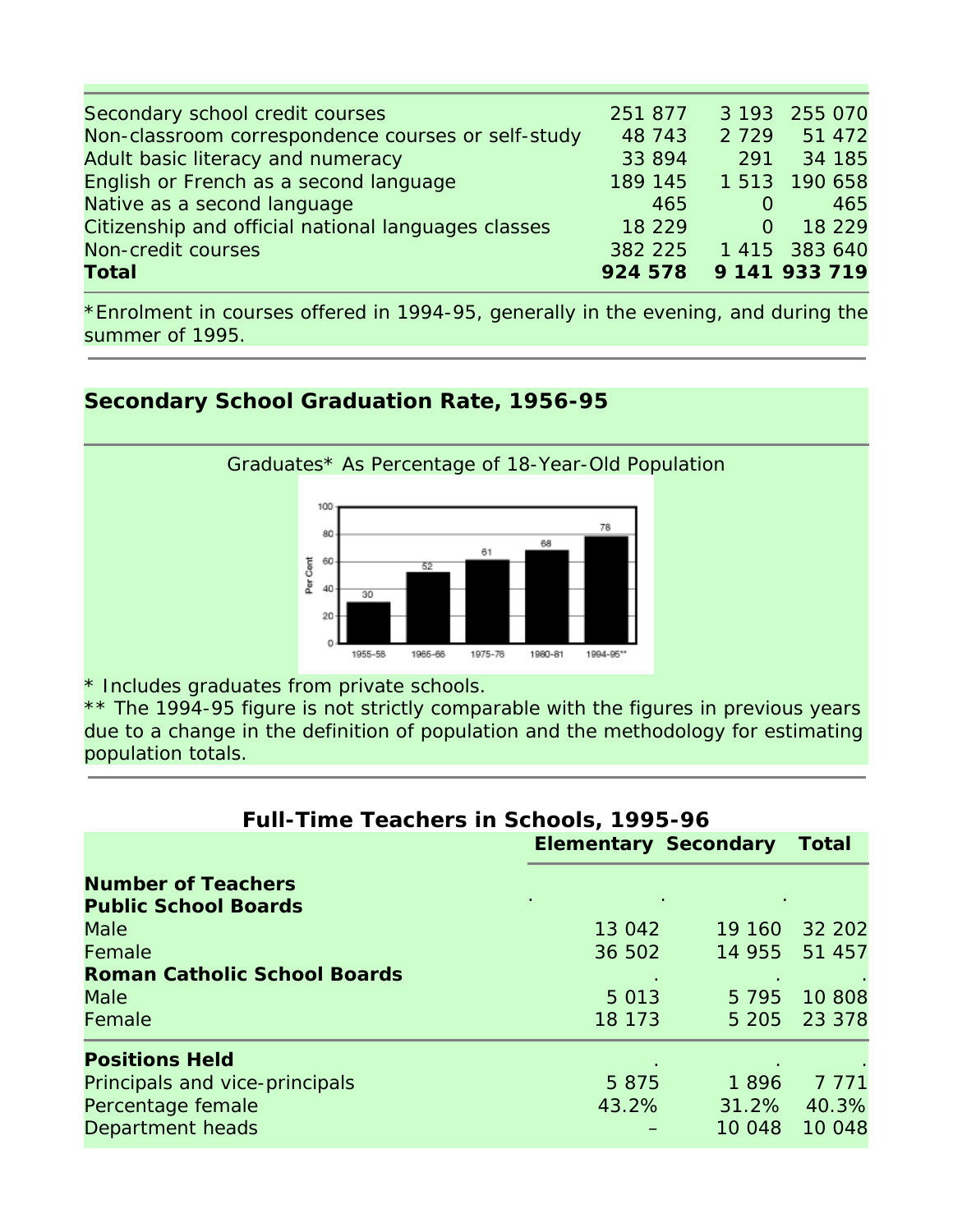| Percentage female                           |        |      | 39.2% 39.2%    |
|---------------------------------------------|--------|------|----------------|
| Classroom and other teachers                | 66 366 |      | 33 660 100 026 |
| Percentage female                           | 78.1%  |      | 47.3% 67.7%    |
| <b>Average Age of Teachers</b>              | 42.7   | 43.7 | 43.1           |
| <b>Median Age of Teachers</b>               | 44.6   | 45.0 | 44.7           |
| <b>Median Years of Teaching Experience</b>  | 16.0   | 16.9 | 16.4           |
| <b>Percentage Holding University Degree</b> | 80.1%  |      | 93.2% 85.3%    |

#### **Total Education Expenditures, 1995\***



Fund.

| The Financing of Education, 1995*  |                   |                  |              |  |  |
|------------------------------------|-------------------|------------------|--------------|--|--|
|                                    | <b>Elementary</b> | <b>Secondary</b> | <b>Total</b> |  |  |
| <b>Revenues (in billions):</b>     |                   |                  |              |  |  |
| Property taxes                     | 4.688             | 3.737            | 8.425        |  |  |
| Provincial grants                  | 3.545             | 1.812            | 5.357        |  |  |
| Other revenues                     | 0.421             | 0.281            | 0.702        |  |  |
| Total                              | 8.654             | 5.830            | 14.484       |  |  |
| <b>Expenditures (in billions):</b> |                   |                  |              |  |  |
| Operating expenditures             | 7.703             | 5.152            | 12.855       |  |  |
| Other support **                   | 0.357             | 0.239            | 0.596        |  |  |
| Capital expenditures               | 0.619             | 0.414            | 1.033        |  |  |
| <b>Total</b>                       | 8.679             | 5.805            | 14.484       |  |  |

\* Data are for 1995 calendar year.

\*\* The category "Other support" includes contributions to Teachers' Pension Fund and "Other" education programs.

### **Cost-sharing Arrangement, 1995\***